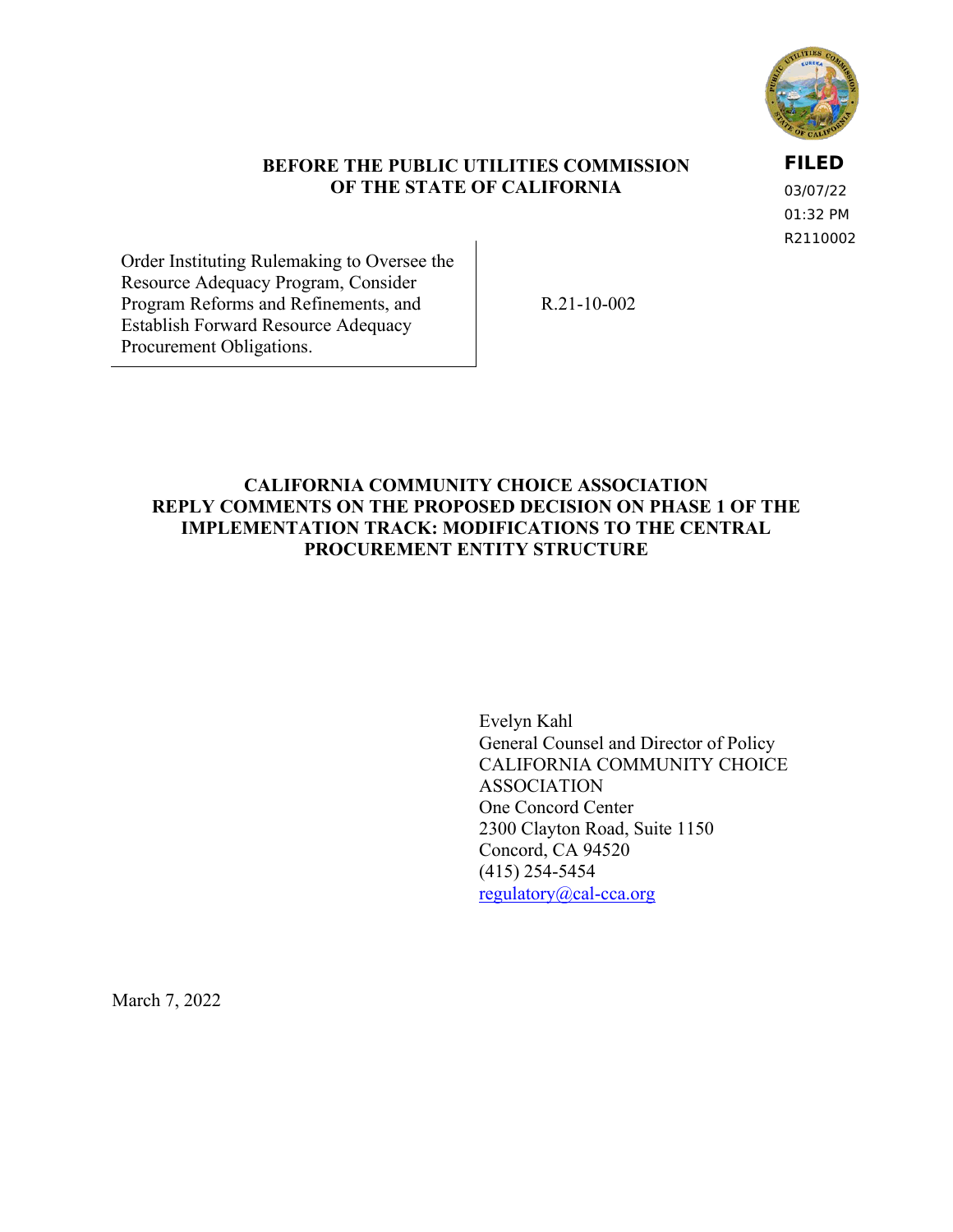# **TABLE OF CONTENTS**

| $\mathbf{I}$ . |                                                                                                                                                                      |
|----------------|----------------------------------------------------------------------------------------------------------------------------------------------------------------------|
| II.            | THE COMMISSION SHOULD REJECT SCE'S RECOMMENDATION<br>THAT CPES HAVE EIGHT WEEKS FROM THE DATE OF FINAL                                                               |
| III.           | THE PD MUST BE MODIFIED TO ADDRESS INADEQUATE                                                                                                                        |
| IV.            | THE COMMISSION SHOULD REJECT CEJA/UOCS'S REQUEST TO<br>MODIFY THE PD SUCH THAT JUSTIFICATION WOULD BE<br>PUBLICLY EVALUATED WITH AN OPPORTUNITY FOR PUBLIC           |
| $V_{\cdot}$    | THE PD SHOULD BE MODIFIED SUCH THAT THE SAME<br>CONFIDENTIALITY PROVISIONS THAT APPLY TO LSE<br>PROCUREMENT UNDER D.06-06-066 ALSO APPLY TO CPE                      |
| VI.            | THE PD SHOULD BE MODIFIED TO REQUIRE CPE PROCUREMENT<br>PLANS TO GO THROUGH THE PROCUREMENT REVIEW GROUP FOR<br>PROCUREMENT DONE OUTSIDE THE ALL-SOURCE SOLICITATION |
|                |                                                                                                                                                                      |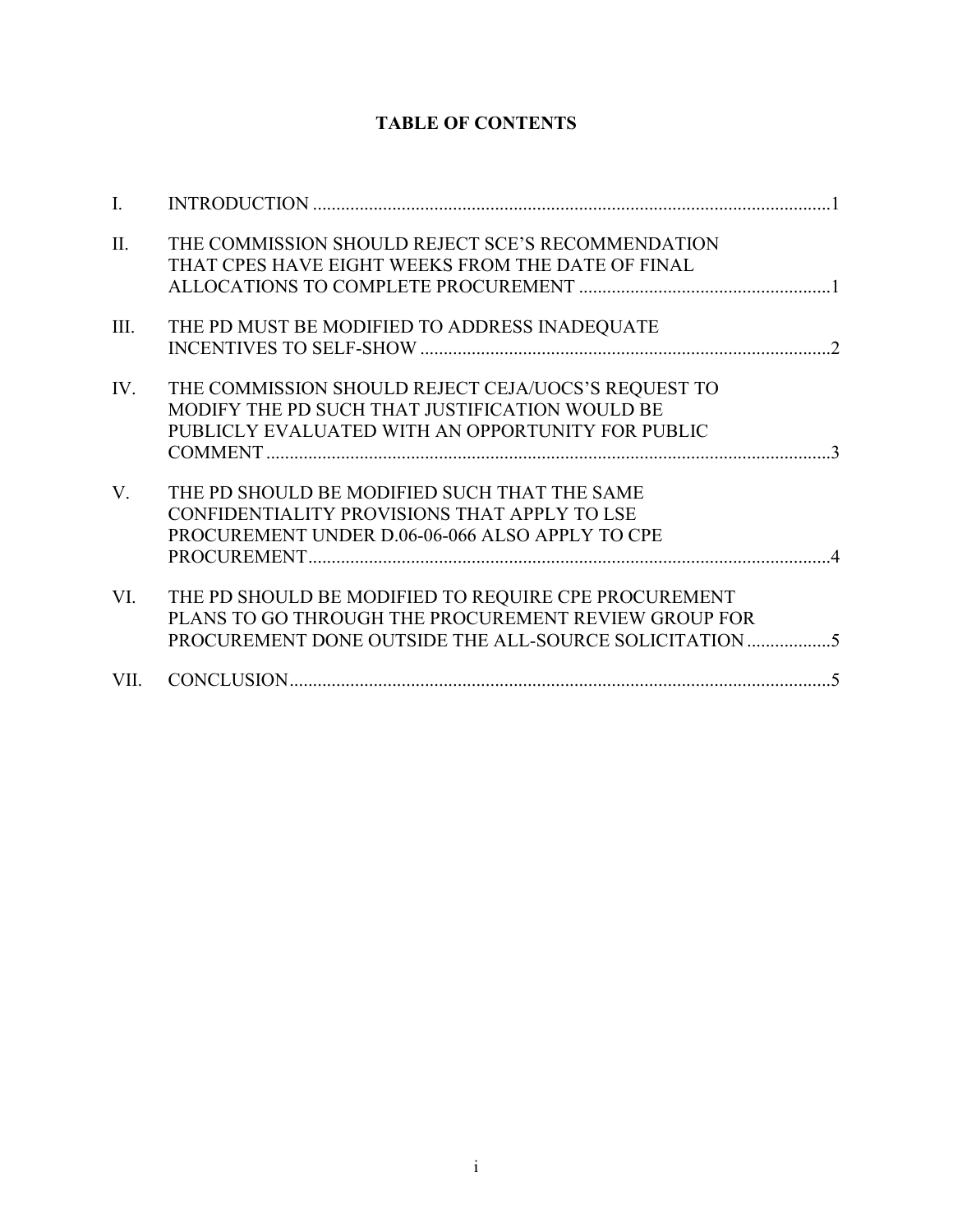### **SUMMARY OF RECOMMENDATIONS**

- The Commission should reject SCE's recommendation that CPEs have eight weeks from the date of final allocations to complete procurement;
- The PD must be modified to address inadequate incentives to self-show;
- The Commission should reject CEJA/UOCS's request to modify the PD such that justification statements would be publicly evaluated with an opportunity for public comment;
- The PD should be modified such that the same confidentiality provisions that apply to LSE procurement under D.06-06-066 also apply to CPE procurement; and
- The PD should be modified to require CPE procurement plans to go through the Procurement Review Group for procurement done outside the all-source solicitation.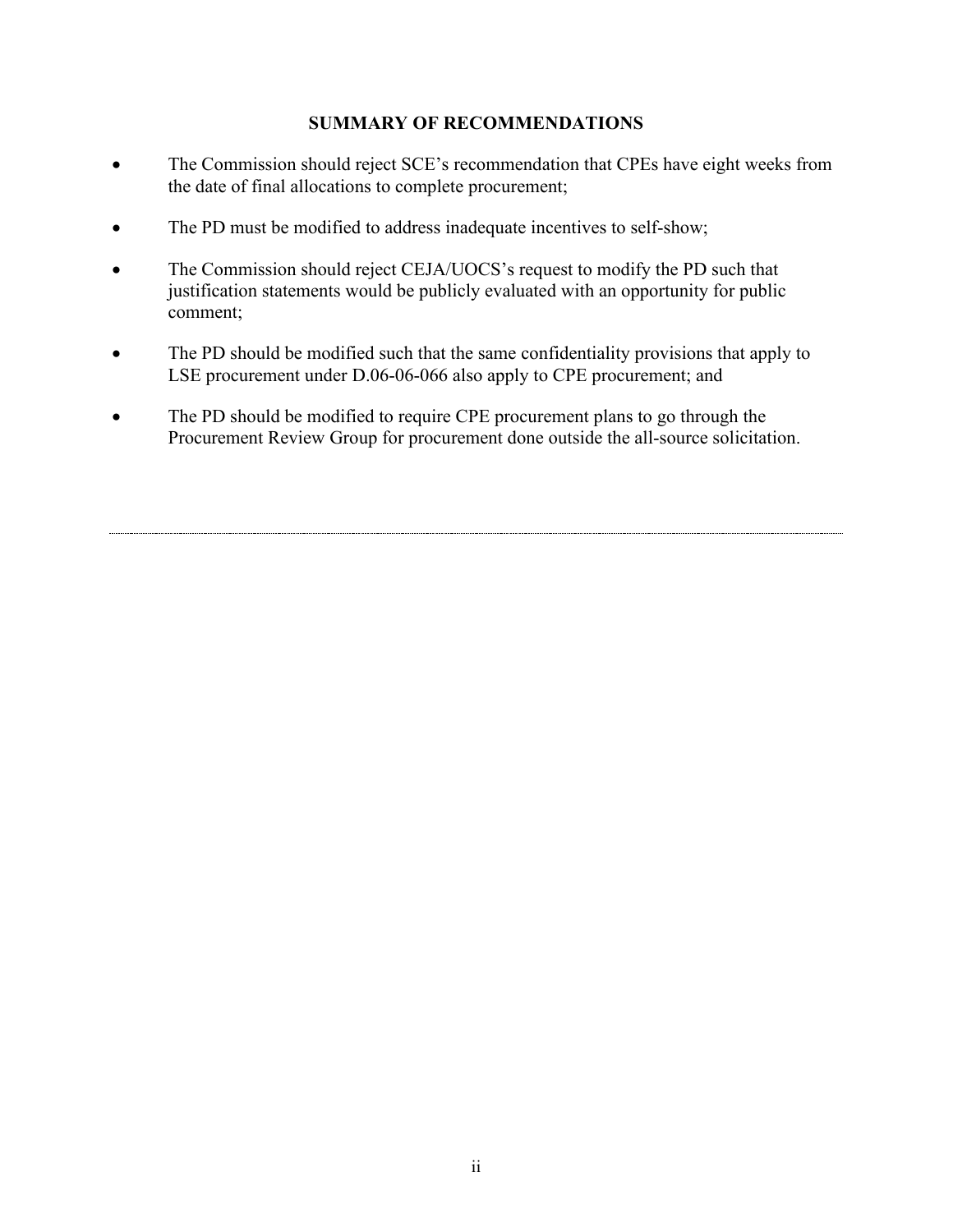#### <span id="page-3-0"></span>**I. INTRODUCTION**

The California Community Choice Association (CalCCA)<sup>[1](#page-3-2)</sup> submits these Reply Comments pursuant to Rule 14.3(d) of the California Public Utilities Commission (Commission) Rules of Practice and Procedure on the proposed *Decision on Phase 1 of the Implementation Track: Modifications to the Central Procurement Entity Structure* (PD) issued on February 10, 2022.

# <span id="page-3-1"></span>**II. THE COMMISSION SHOULD REJECT SCE'S RECOMMENDATION THAT CPES HAVE EIGHT WEEKS FROM THE DATE OF FINAL ALLOCATIONS TO COMPLETE PROCUREMENT**

The PD adopts a timeline that would give Central Procurement Entities (CPEs) until mid-August to make their local Resource Adequacy (RA) showings to the Commission. The timeline would then give load-serving entities (LSEs) from the end of August through the end of October to complete their procurement of system and flexible RA following allocation of credits from the CPE. Southern California Edison Company (SCE) recommends that the CPE have a full eight weeks from the date it receives final allocations to complete procurement and make showings to the Commission.<sup>[2](#page-3-3)</sup>

The timeline in the PD and SCE's proposed modifications to the timeline should not be adopted. The PD significantly disadvantages LSEs procuring for their system and flexible obligations, especially considering that the three-year local RA program allows CPEs to largely know their local RA obligations three years forward. Because local requirements are known so far in advance, waiting until mid-August, two months prior to the year-ahead filings, to complete procurement is inadequate for LSEs with procurement obligations, and will result in higher customer costs.

As CalCCA proposed, the Commission must require CPEs to finalize their procurement for compliance year 2023 by June 2022 which will allow additional time for the CPE to fill the significant

<span id="page-3-2"></span><sup>1</sup> California Community Choice Association represents the interests of 23 community choice electricity providers in California: Apple Valley Choice Energy, Central Coast Community Energy, Clean Energy Alliance, Clean Power Alliance, CleanPowerSF, Desert Community Energy, East Bay Community Energy, Lancaster Choice Energy, Marin Clean Energy, Orange County Power Authority, Peninsula Clean Energy, Pico Rivera Innovative Municipal Energy, Pioneer Community Energy, Pomona Choice Energy, Rancho Mirage Energy Authority, Redwood Coast Energy Authority, San Diego Community Power, San Jacinto Power, San José Clean Energy, Santa Barbara Clean Energy, Silicon Valley Clean Energy, Sonoma Clean Power, and Valley Clean Energy.

<span id="page-3-3"></span><sup>2</sup> *Southern California Edison Company's (U 338-E) Opening Comments on Proposed Decision on Phase 1 of the Implementation Track: Modifications to the Central Procurement Entity Structure*, Mar. 2, 2022 (R.21-10-002) (SCE Comments), at 2-3.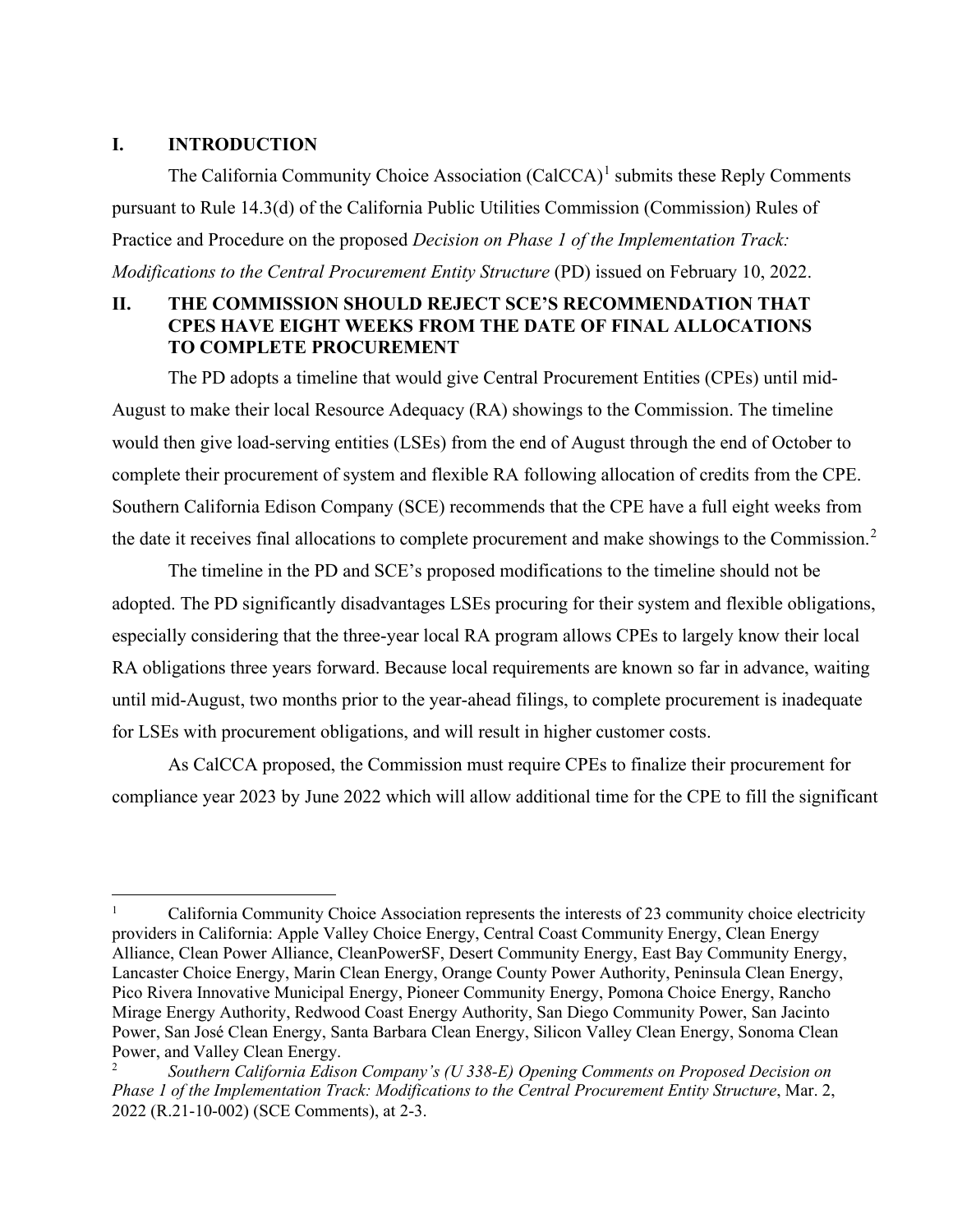shortfall in CPE procurement for 202[3](#page-4-1).<sup>3</sup> After June 2022, if the 2023 local requirements changed with the June adoption, the CPE should be able to conduct procurement to fill the marginal need. If the CPE does not meet its full local RA obligation by the end of June 2022, when system and local requirements are finalized, the Commission should adopt a system and flexible RA waiver, or at minimum not assign any points, for the 2023 RA compliance year for any LSEs whose procurement deficiencies were impacted by CPE procurement shortfalls. Failure to mitigate LSE damages for shortfalls in the 2023 year will unduly increase customer costs without commensurate benefit, by forcing LSE customers to bear the costs of overprocurement or penalties. This is because the shortened compliance period and lack of certainty regarding CPE procurement amounts forces LSEs to choose between buying supply that may eventually be provided by the CPE (creating excess) or trusting that the CPE will meet its need and risking penalties if the CPE does not fill its entire position – a lose-lose proposition for customers in either case. Beginning for the compliance year 2024, the Commission must require CPE procurement to be completed in late September or early October one year prior to the yearly showings, as originally established in Decision (D.) 20-06-002, and any further procurement should only be for marginal needs resulting from changes between the three-year forward and oneyear forward Local Capacity Requirements (LCRs).

# <span id="page-4-0"></span>**III. THE PD MUST BE MODIFIED TO ADDRESS INADEQUATE INCENTIVES TO SELF-SHOW**

The California Independent System Operator (CAISO), Pacific Gas and Electric Company (PG&E), and SCE all generally support the PD's modifications to the self-showing process, including the CPM cost allocation methodology that would allocate CPM costs to the self-showing LSE for CPMs resulting from non-performing self-shown resources not on planned outage or outside the CPE's Transmission Access Charge (TAC) area. [4](#page-4-2) Parties in support of the proposed CPM cost allocation methodology fail to acknowledge the disincentives created by the PD that will likely discourage LSEs from self-showing local resources to the CPE.

<span id="page-4-1"></span><sup>3</sup> *California Community Choice Association's Phase 1 Proposals in Response to the Assigned Commissioner's Scoping Memo and Ruling*, Dec. 13, 2021 (R.21-10-002) (CalCCA Proposals), at 8-9.

<span id="page-4-2"></span><sup>4</sup> *Opening Comments on Proposed Decision on Phase 1 of the Implementation Track: Modifications to the Central Procurement Entity Structure of the California Independent System Operator Corporation*, Mar. 2, 2022 (R.21-10-002), at 1-2; *Opening Comments of Pacific Gas and Electric Company (U 39 E) on Proposed Decision on Phase 1 of the Implementation Track: Modifications to the Central Procurement Entity Structure,* Mar. 2, 2022 (R.21-10-002), at 5-7; SCE Comments at 3.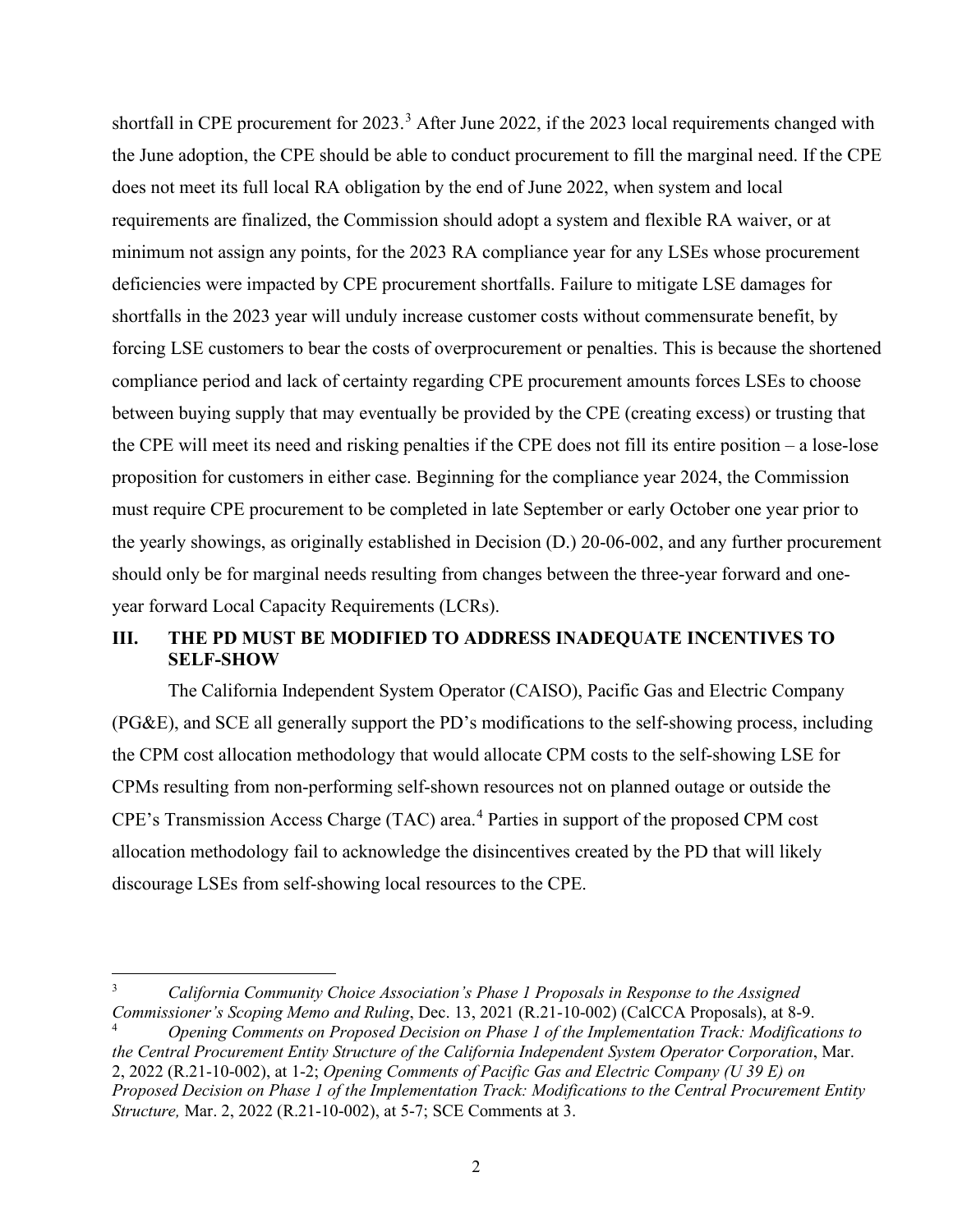Self-shown resources benefit all LSEs by reducing the overall local procurement obligation of a CPE. An LSE who self-shows a resource only receives a pro-rata reduction of CPE procurement costs provided by the resource. However, the PD would put the entirety of the backstop cost risk on the self-showing LSE. For example, an LSE with a three percent load ratio share that shows a 100 megawatts (MW) resource would receive a reduction in cost allocation from the CPE of three MWs. However, in exchange for this reduction in cost allocation, under the PD the self-showing LSE takes on 100 percent of the CAISO CPM cost risk if the resource is unable to perform in a given month. In addition to the proportional reduction in CPE procurement costs, self-showing LSEs only receive a potentially small payment through the Local Capacity Requirement Reduction Compensation Mechanism (LCR RCM) of \$0/ kilowatt (kW) - month to at most \$1.78/kW-month. Given the PD would put 100 percent of the CPM cost risk on self-showing LSEs if a self-shown resource is unavailable, LSEs do not receive adequate incentives to self-show.

Under the hybrid framework, LSEs are procuring to meet their own system and local obligations and may procure resources in local areas to meet these obligations. Despite holding these local resources, LSEs may choose not to self-show those resources to the CPE because of the disincentives established in the PD. Resources in a local area may be used to meet LSEs' system and flexible obligations can be substituted with a system resource if they are not self-shown. This is a significant disincentive to self-show because under the PD, self-showing would require LSEs to instead pay a premium cost for a local replacement resource or face CPM costs if they cannot find a replacement resource in the same local area.

To lessen these disincentives the PD must be modified to allow, but not require, self-showing LSEs to substitute for non-performing self-shown resources. If the self-showing LSE does not replace the self-shown resources, the CPE must be allowed to replace the resource and allocate costs to all LSEs. If neither the LSE nor CPE replaces the self-shown resource and backstop procurement is necessary, then backstop costs should be allocated to all LSEs, because all LSEs receive the local benefit of the resource that was self-shown.

## <span id="page-5-0"></span>**IV. THE COMMISSION SHOULD REJECT CEJA/UOCS'S REQUEST TO MODIFY THE PD SUCH THAT JUSTIFICATION WOULD BE PUBLICLY EVALUATED WITH AN OPPORTUNITY FOR PUBLIC COMMENT**

The California Environmental Justice Alliance (CEJA) and Union of Concerned Scientists (UOCS) recommended the PD be revised to include a public evaluation of justifications statements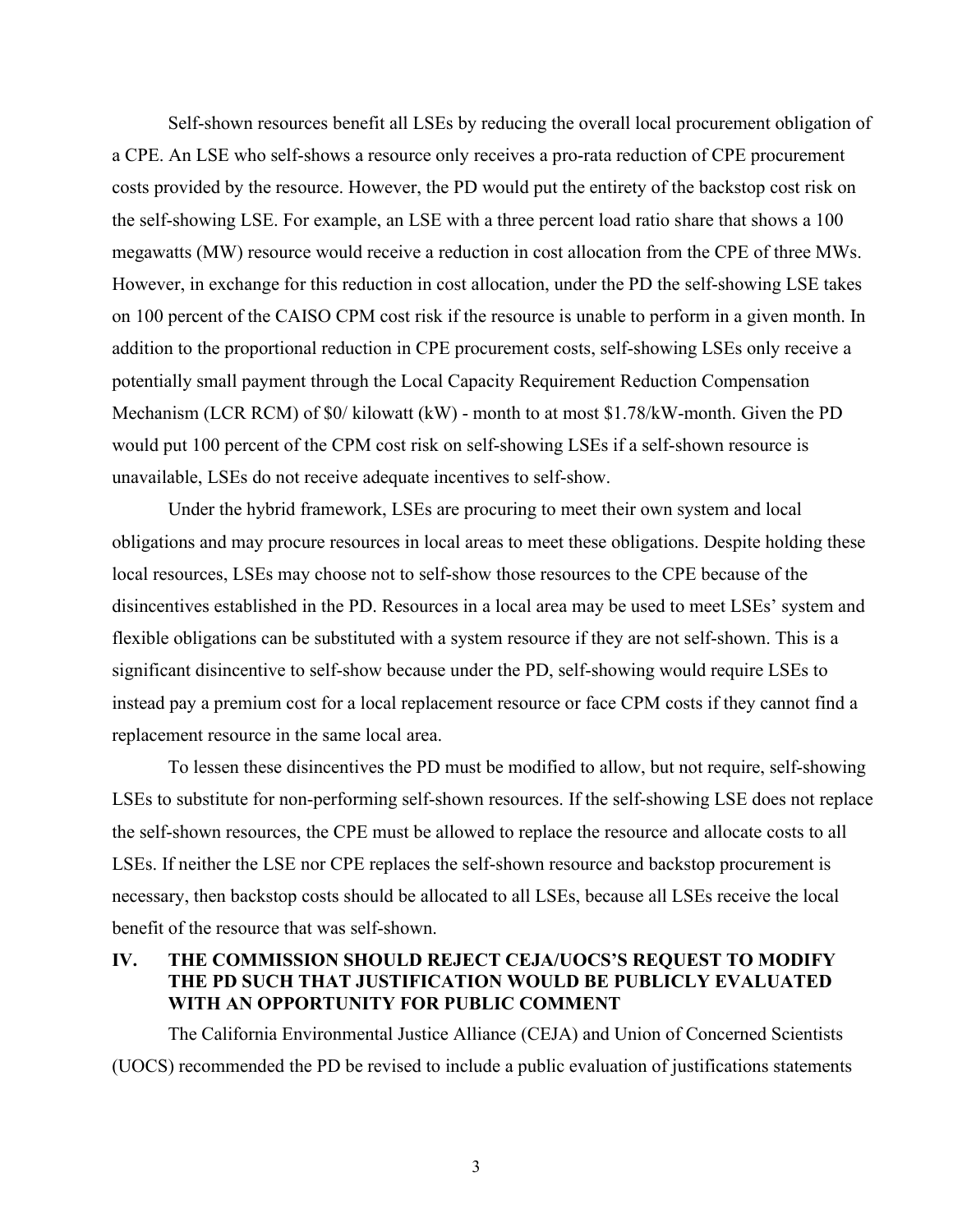submitted by LSEs who elect not to self-show resources.<sup>[5](#page-6-1)</sup> The Commission should not adopt this proposal. The PD correctly states the justification statement should be submitted with the year-ahead RA filing, which is only accessible by the Commission, and notes the purpose of the proposed justification is to improve the CPE framework and inform any necessary adjustments, and that it is not to be used as an enforcement mechanism. The justification statements should be used exclusively as an opportunity for the Commission to understand why LSEs choose not to self-show resources, as justifications may contain confidential market-sensitive information and business strategy. The Commission itself should evaluate justifications statements to analyze if changes are needed to the CPE framework in the future. Within that process, the Commission may find it beneficial to provide summary-level information on the types of justifications provided to inform parties; based on this summary, parties can then make their own recommendations on any further changes necessary to the RA CPE program. It is not necessary for justification statements to be filed in a public document within the proceeding or have parties comment on each justification statement.

### <span id="page-6-0"></span>**V. THE PD SHOULD BE MODIFIED SUCH THAT THE SAME CONFIDENTIALITY PROVISIONS THAT APPLY TO LSE PROCUREMENT UNDER D.06-06-066 ALSO APPLY TO CPE PROCUREMENT**

In its opening comments, Shell Energy North America (Shell) recommends the Commission modify the PD to ensure confidentiality rules applicable to the CPE's procurement information not restrict public access any more than the confidentiality rules that apply to LSEs' RA procurement under D.0[6](#page-6-2)-06-066.<sup>6</sup> The Commission should adopt this recommendation and clarify confidentiality provisions adopted in D.06-06-066 apply to both LSEs and CPEs. Protecting market-sensitive information related to both CPE and LSE procurement is important in ensuring information is not disclosed that would negatively impact market prices or ratepayer costs. D.06-06-066 appropriately addresses this objective. There is no justification for the Commission to provide CPEs more confidentiality protection than LSEs. For these reasons, the Commission should adopt Shell's modifications to the PD and clarify the confidentiality provisions adopted in D.06-06-066 also apply to the CPEs.

<span id="page-6-1"></span><sup>5</sup> *California Environmental Justice Alliance and Union of Concerned Scientists Comments on the Proposed Decision on Modifications to the Central Procurement Entity Structure*, Mar. 2, 2022 (R.21-10- 002), at 1-2.

<span id="page-6-2"></span><sup>6</sup> *Opening Comments of Shell Energy North America (UC), L.P. d/b/a Shell Energy Solutions on the Presiding Judge's February 10, 2022 Proposed Decision Addressing Protocols for the Central Procurement Entity*, Mar. 2, 2022 (R.21-10-002), at 3.